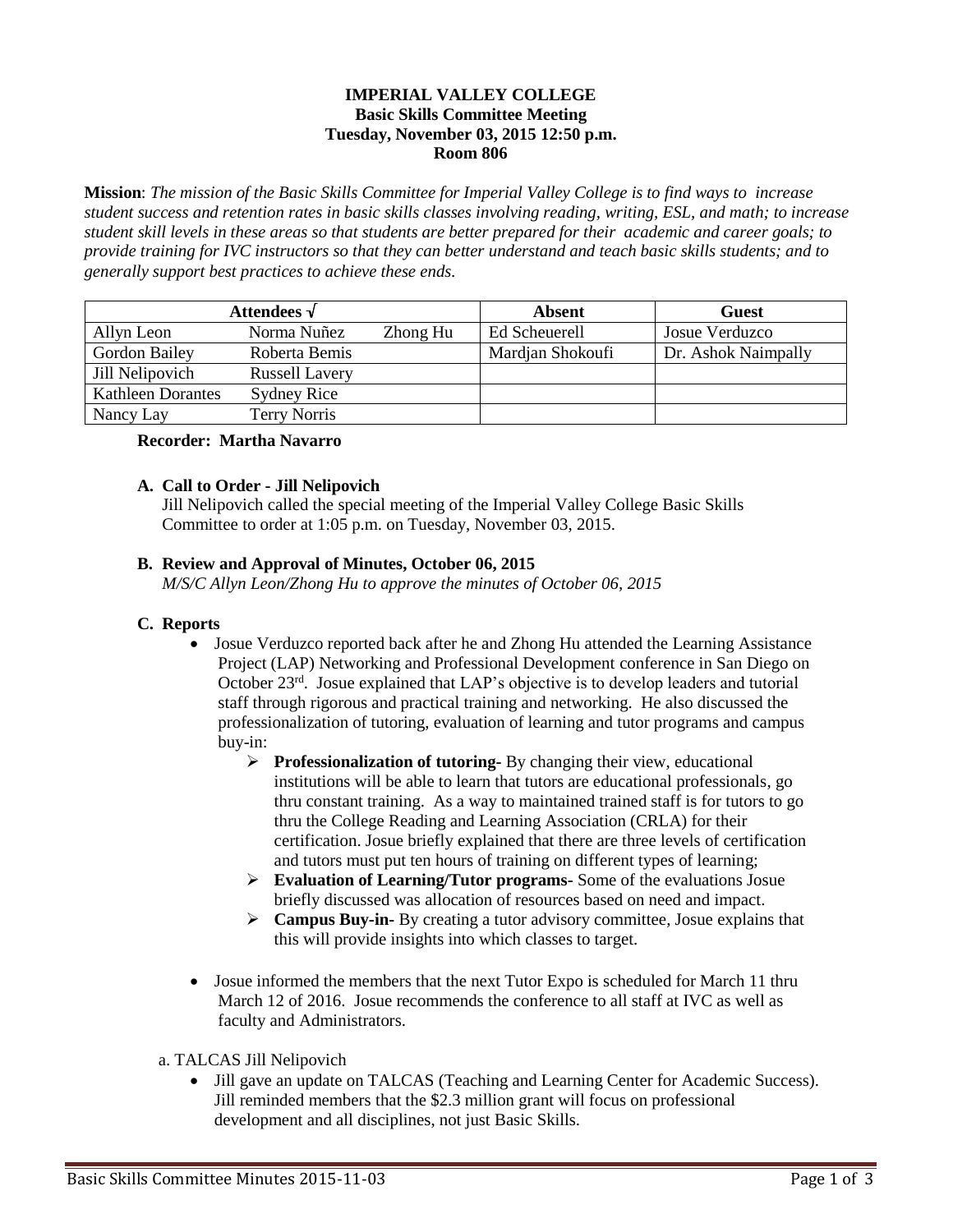- David Zielinski spoke about Dr. Nick's TALCAS presentation to the Board. He added that positive comments were made by the Board members.
- Jill will have a guest speaker on Monday, November 9, during campus hour. Dr. Luke Wood of SDSU will be on campus to give a presentation on teaching men of color. His main focus is on the African American Community. The speaker will be funded thru student equity. She is encouraging all faculty to attend. Jill also scheduled Dr. Frank Harris for the spring semester to give a presentation on masculinity talk. Jill stated that Dr. Harris is nationally known. Dr. Woods will be joining him. Roberta suggested inviting speakers with studies on border culture. Jill will look into speakers with research on this subject.
- b. AB86 (December, 2015) *This item was tabled*
- c. CalADE (December, 2015) *This item was tabled*

# **D. Update on Previous Discussion Items**

## **E. New Discussion**

## **F. Action Items**

a. Basic Skills Coordinator Job Description

 Jill distribute a former job description of the Basic Skills Coordinator position. Jill notify the members that the position is a three unit stipend, there's no release time. If the position is shared, it will be a 1.5 unit stipend. Jill notified the members to review the job description and they can add or delete anything. She will work on the description and share it with the members to review. She added that they can add or delete any verbiage.

# b. NADE 2016- Kathleen Dorantes and Jill Nelipovich- *This item was tabled*

#### c. Embedded Tutors- Josue Verduzco- *This item was tabled*

- Josue stated that it was important to put his embedded tutor request under action items in order to start the hiring process in January 2016.
- Josue's main concern is that the tutor pool is low. Josue discussed the possibility of collaborating with SDSU to hire SDSU students as tutors. These would be students going for their Masters, Bachelors or credentials. He would like to hire 35 tutors. He added that this will give the student classroom experience. They will be approaching part time faculty first.
- Josue is requesting about \$107,000. Some of the fees are for tutorial salaries, professional development and training workshops for tutors. Jill notified Josue that she needs an exact amount in order to see how much the Basic Skills Committee and Student Success and Equity Committee can contribute. Both committees will need to meet. Josue will be meeting with the ESL, Math and English department to see who is interested.
- d. Winter Bridge Proposal- Kathleen Dorantes
	- Due to the success of the Winter Bridge Program 2015, Kathleen is proposing to offer the program again this upcoming winter 2016.
	- Kathleen stated that after students took the Accuplacer at the end of the program, it was determine that the program had positive results. Kathleen went over the results. 14 students took the Accuplacer**:** 50% scored higher**,** 36% remained the same and 14% scored lower.